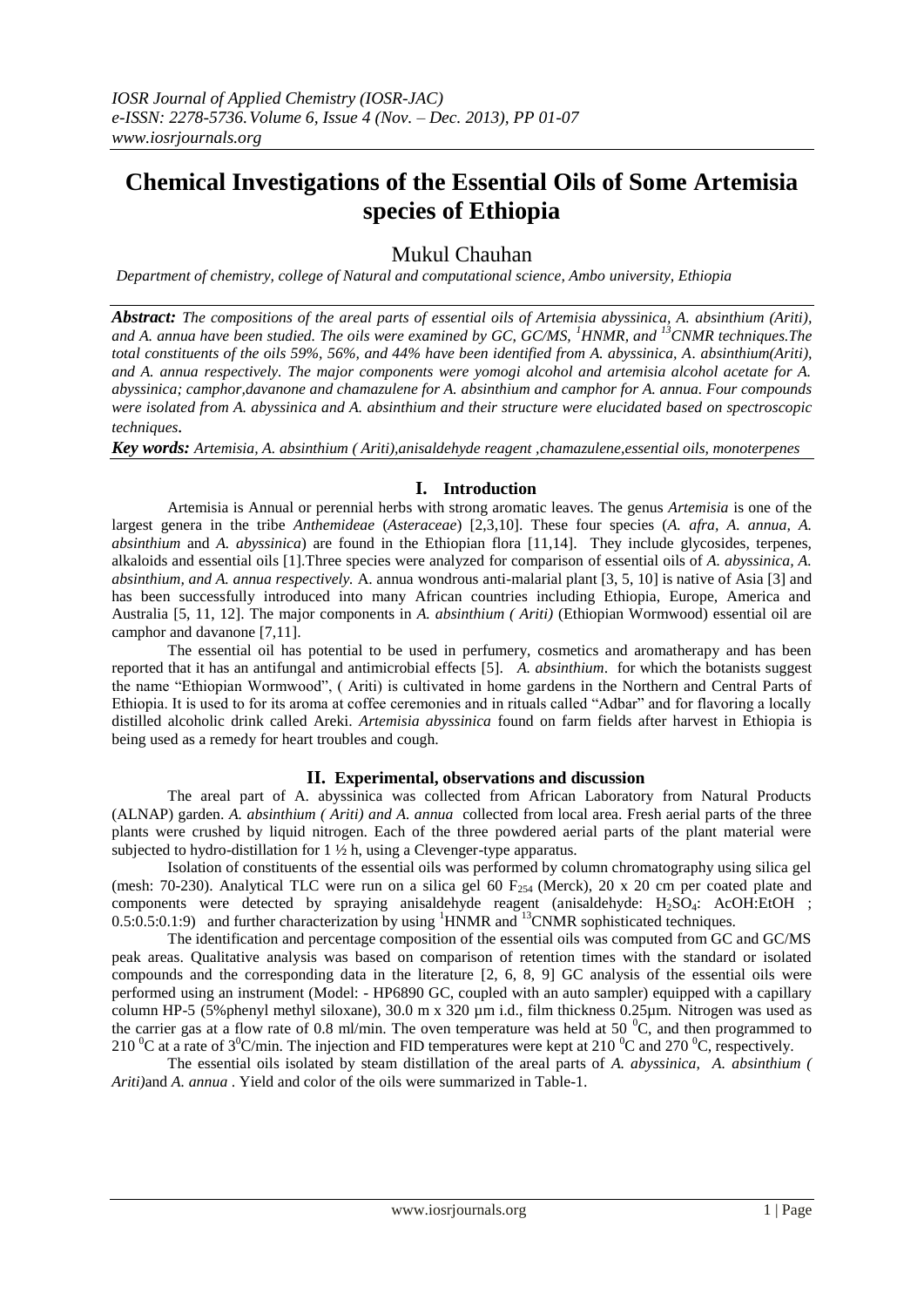| Percentage yield of essential oils of A. abyssinica, A. absinthium (Ariti) and A. annua. |                       |                            |         |                  |
|------------------------------------------------------------------------------------------|-----------------------|----------------------------|---------|------------------|
| Plant                                                                                    | Wt. of plant material | W <sub>t.</sub> of the Oil | Yield   | Color of the Oil |
| A. abyssinica                                                                            | 45 g                  | $400 \text{ mg}$           | $0.9\%$ | vellowish        |
| A. absinthium                                                                            | 100 g                 | $460 \text{ mg}$           | $0.5\%$ | Deep blue        |
| A. annua                                                                                 | 300 g                 | 144 mg                     | 0.05%   | greenish         |

**Table-1**.

The essential oils isolated from *A. abyssinica* were examined by GC and GC/MS. The results can be seen in Table-2. The components are listed in order of their elution on the HP-5 column. Chromatogram of the analysis is shown in appendix. The most compositions of the oil isolated around the first 20 min in GC/MS.

|                           | Percentage composition of the essential oil of A. <i>abyssinica</i> aerial parts. |                          |  |
|---------------------------|-----------------------------------------------------------------------------------|--------------------------|--|
| Compounds                 | (%)                                                                               | Method of identification |  |
| Yomogi alcohol            | 32.2                                                                              | GC, GC/MS, NMR           |  |
| 1,8-Cineole               | 2.1                                                                               | GC/MS                    |  |
| $\alpha$ -Terpinene       | 1.8                                                                               | GC/MS                    |  |
| Nonanone                  | 6.4                                                                               | GC/MS                    |  |
| Artemisia alcohol acetate | 26.7                                                                              | GC, GC/MS, NMR           |  |

 **Table-2.**

Theessential oil of *A. abyssinica* contains the irregular monoterpenes yomogi alcohol (32%) and artemisia alcohol acetate (26.7%) as its major constituents. These two accounts 59% of the oil. The major peaks in the GC/MS spectra (at RT 12 and 18) indicate the presence of Yomogi alcohol and Artemisia alcohol acetate. Table-3 summarizes the major peak and the possible fragmented ion. The MS of the two compounds Yomogi alcohol and Artemisia alcohol acetate are shown in appendix. GC/MS Relative Intensity 10, Sensitivity 10<sup>-6</sup> amps/sec, First mass 1 amu, Last mass 300 amu, Integral start 40 amu, and Electron energy 70ev. Yomogi alcohol (M<sup>+</sup>/e: 154) Mass: 43, 59, 85, 121,136, 139, Relative intensity: 100, 84, 57, 29, 22, 5. Artemisia alcohol acetate (M<sup>+</sup>/e: 196)Mass: 85, 127, 137,153,182,Relative intensity: 100, 82, 68, 2. ( see appendix A,B and E )

Major peaks and possible fragmented ions of Yomogi alcohol and Artemisia alcohol acetate. Yomogi alcohol Artemisia alcohol acetate Peak (m/z) Fragmented ion Peak (m/z) Fragmented ion Peak (m/z) Fragmented ion 139 M-(CH<sub>3</sub>) M-(CH<sub>3</sub>) 182 M-(CH<sub>3</sub>)  $136$  M-(H<sub>2</sub>O) 153 M-(CH<sub>3</sub> + CO) 121 M-(CH<sub>3</sub> + H<sub>2</sub>O) 137 M-(CH<sub>3</sub> + CO<sub>2</sub>)<br>59 (CH<sub>3</sub>)-C=OH<sup>+</sup> 127 M-(C<sub>3</sub>H<sub>9</sub>)  $\frac{(CH_3)_2-C=OH^+}{43}$ 127 M-(C<sub>5</sub>H<sub>9</sub>)<br>85 (CH<sub>3</sub>) $_2$ C=C  $\overline{1}$  to  $\equiv$  c-ch<sub>3</sub>  $\overline{(CH_3)_2C=CH-CH=OH}$ 

**Table-3** 

The presence of Yomogi alcohol and Artemisia alcohol acetate was further checked by comparing their NMR data with literature values [6, 8, 9]. The two major components of *A. Abyssinica* were investigated more throughly by two- dimensional NMR-techniques in order to assign the <sup>1</sup>H and <sup>13</sup>C NMR spectra. The spectra obtained Table-4 ( see appendix F and G )and Table -5. ( see appendix C and D )

**Table-4** <sup>1</sup>HNMR spectra of Yomogi alcohol. **Table-5** <sup>1</sup>HNMR and <sup>13</sup>CNMR spectra of

|                |                                                  | Artemisia alcohol acetate. |                |                                   |                                    |
|----------------|--------------------------------------------------|----------------------------|----------------|-----------------------------------|------------------------------------|
| Position       | <sup>1</sup> HNMR Chemical shift, $\delta$ (ppm) |                            | Position       | <sup>1</sup> HNMR Chemical shift, | <sup>13</sup> CNMR Chemical shift, |
|                |                                                  |                            |                | $\delta$ (ppm)                    | $\delta$ (ppm)                     |
| 1, 3'          | 1.29                                             |                            | 1              | 4.96 (trans)                      | 112.63                             |
| 2(OH)          | 1.58                                             |                            |                | $4.99$ (cis)                      | 112.63                             |
| 3              | 5.57                                             |                            | $\overline{2}$ | 5.84                              | 144.22                             |
| $\overline{4}$ | 5.48                                             |                            | 3              | ٠                                 | 40.1                               |
| 5              | ۰.                                               |                            | 4              | 5.3                               | 76.47                              |
| 6              | 5.79                                             |                            | 5              | 5.07                              | 120.57                             |
| 7              | $4.90$ (trans)                                   |                            | 6              | ۰                                 | 137.15                             |
| $\tau$         | $4.91$ (cis)                                     |                            | 7, 5'          | 1.74                              | 18.83                              |
| 1', 2'         | 1.09                                             |                            | $1^{\circ}$    | $\overline{\phantom{a}}$          | 169.57                             |
|                |                                                  |                            | $2^{\circ}$    | $\mathfrak{2}$                    | 21.06                              |
|                |                                                  |                            | 3', 4'         | 0.99                              | 22.14                              |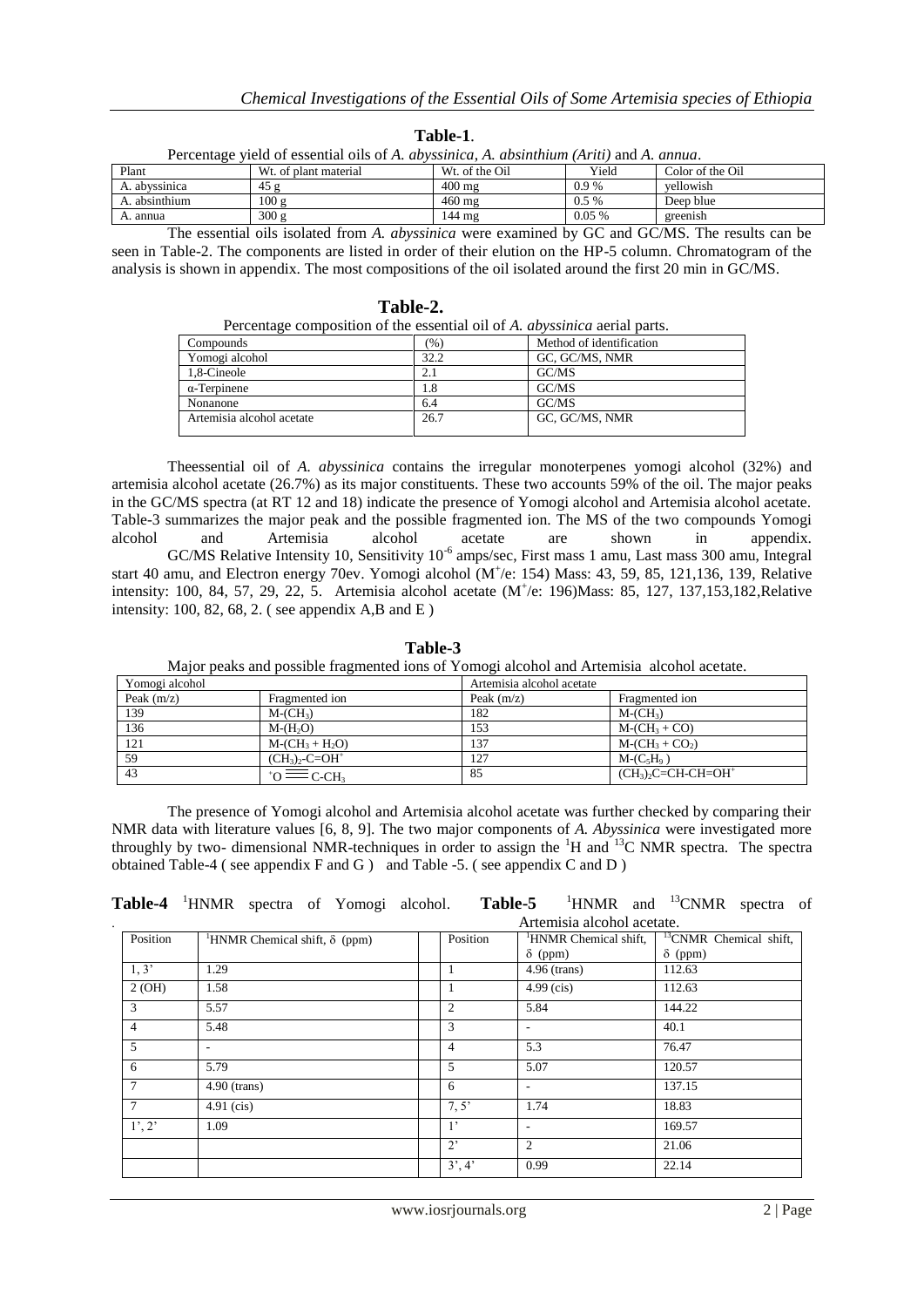The percentage composition of the essential oils was computed from GC and GC/MS peak areas. Qualitative analysis was based on comparison of retention times with the standard or isolated compounds.[2, 6, 8, 9]. 1 g of the oil was separated on silica gel, which was successfully eluted with petroleum ether and  $CH_2Cl_2$ . 30 fractions were collected.

## **II. 1. Yomogi Alcohol**

Fractions 19 to 28 (100 mg) were combined after chromatographed on a column of silica gel, mixtures of petrol-CH<sub>2</sub>Cl<sub>2</sub> in the ratio (1:1) as eluent solvent. This was identified as Yomogi alcohol: <sup>1</sup>HNMR (400 MHz, CDCl<sub>3</sub> and CD<sub>4</sub>): δ 1.09 (6H, s, 1'-CH<sub>3</sub>, 2'-CH<sub>3</sub>), 1.29 (6H, s, 1-CH<sub>3</sub>, 3'-CH<sub>3</sub>), 1.58 (1H, s, 2-OH), 4.90 (1H, d, 7-CH2 trans), 4.91 (1H, d, 7-CH2 cis), 5.48 (1H,d, 3-CH), 5.47 (1H, d, 4-CH), 5.79 (1H, dd, 6-CH) ( see appendix F and G).

#### **II. 2. Artemisia Alcohol Acetate**

The combined fractions 11 to 15 (160 mg) from CC contained the light yellow component and gave a single spot on TLC. This was identified as Artemisia alcohol acetate on the basis of its spectra:  $1HNMR$  (400) MHz, CDCl<sub>3</sub> and CD<sub>4</sub>): δ 0.99 (6H, s, 3'-CH<sub>3</sub>, 4'-CH<sub>3</sub>), 1.74 (6H, s, 5'-CH<sub>3</sub>, 7-CH<sub>3</sub>), 2.00 (3H, s, 2'-CH<sub>3</sub>), 4.96 (1H, d, 1-CH<sub>2</sub> trans), 4.99 (1H, d, 1-CH<sub>2</sub> cis), 5.02 (1H, d, 5-CH), 5.29 (1H, d, 4-CH), 5.84 (1H, dd, 2-CH). ( see appendix C and D )



#### OH 1 2 3 4 5 6 7 1' 2' 3'

#### Artemisia alcohol acetate

Yomogi alcohol

The essential oils obtained from *A. absinthium ( Ariti)* and *A. annua* were also analyzed by GC. Constituents of the oils were identified by using RT and NMR. The identified components account for 44% and 56% of the oils of *A. annua* and *A. absinthium (Ariti)*, respectively. Both oils were composed of camphor as a major constituent and account for 44% and 41% of the oil of *A. annua* and *A. absinthium ( Ariti)* respectively.Chamazulene (0.6%) and Davanone (14%) were isolated from *A. absinthium ( Ariti)* by CC and identified on the bases of their spectra <sup>1</sup>HNMR and <sup>13</sup>CNMR. The spectra obtained were identical with literature values Table-6 ( see appendix  $H$  ) and Table -7 ( see appendix I ) [7].

| Position       | <sup>1</sup> HNMR Chemical shift, $\delta$ (ppm) | Position       | <sup>1</sup> HNMR Chemical shift, $\delta$ (ppm) |
|----------------|--------------------------------------------------|----------------|--------------------------------------------------|
|                | 6.9                                              |                | 5.19 $(cis)$                                     |
|                | 7.38                                             |                | $4.98$ (trans)                                   |
| 6              | 8.14                                             | $\overline{c}$ | 5.88                                             |
| $\mathbf Q$    | 7.2                                              | 6              | 3.26                                             |
| 10             | 7.6                                              |                | 2.68                                             |
| 1 <sup>2</sup> | 2.87                                             | 12             | 1.64                                             |
| $2^{\circ}$    | 1.38                                             | 1 <sup>2</sup> | 1.27                                             |
| 3'             | 2.67                                             | $2^{\circ}$    | 0.99                                             |
| 4.             | 2.85                                             | 3'             | 1.77                                             |

**Table -6** <sup>1</sup>HNMR spectra of chamazulene. **Table -7** <sup>1</sup>HNMR spectra of davanone.

# **II. 3. Isolation of Compounds from** *A. absinthium ( Ariti)*

400 mg of the oil was packed on column and eluted with petroleum ether and  $CH_2Cl_2$ . 30 fractions were collected.

# **II. 3. 1. Chamazulene**

The combined fractions 6 to 8 (46 mg) from CC contained the blue component and gave a single spot on TLC. This was identified as Chamazulene based on its spectra:  $1$ HNMR (400 MHz, CDCl<sub>3</sub> and CD<sub>4</sub>):  $\delta$  1.38 (3H, t, 2'-CH3), 2.67 (3H, s, 3'-CH3), 2.85 (3H, s, 4'-CH3), 2.87 (2H, q, 1'-CH2), 6.90 (1H, d, 3-CH), 7.20 (1H, d, 9-CH), 7.38 (1H, dd, 4-CH), 7.60 (1H, d, 10-CH), 8.14 (1H, d, 6-CH). (see appendix H )

# **II. 3. 2. Davanone**

Fractions 25, 26 and 27 were combined after chromatographed on a column of silica gel and petrol-EtOAc (8:2) solvent system, which was, identified as Davanone based on its spectra. <sup>1</sup>HNMR (400 MHz, CDCl<sub>3</sub>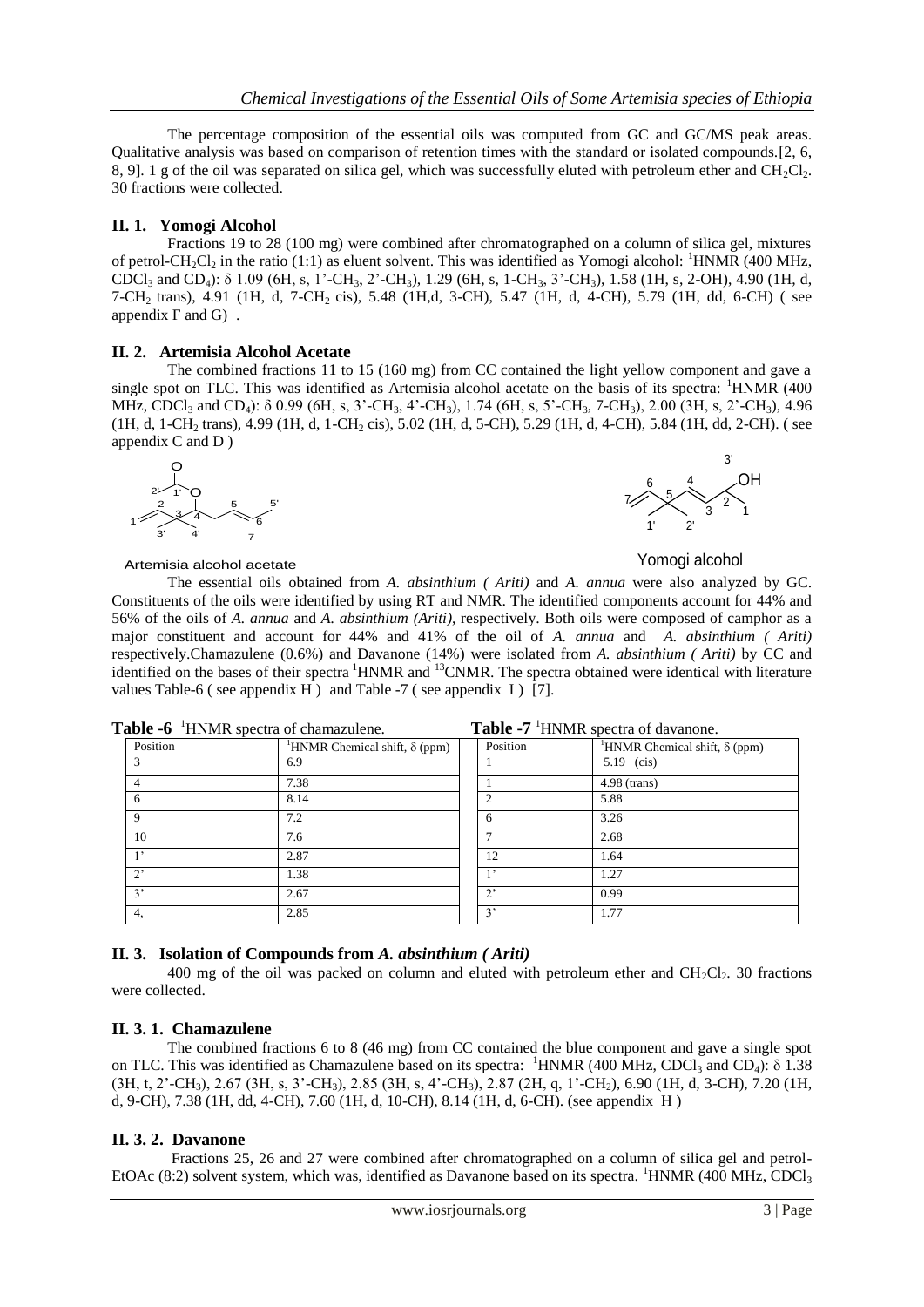and CD4): δ 0.99 (3H, d, 2'-CH3), 1.27 (3H, s, 1'-CH3), 1.64 (3H, s, 12-CH3), 1.77 (3H, s, 3'-CH3), 2.68 (1H, qn, 7-CH), 3.26 (1H, qd, 6-CH), 4.98 (1H, dd, 1-CH trans), 5.19 (1H, dd, 1-CH cis), 5.88 (1H, dd, 2-CH).



**Chamazulene** 



Devanone

#### **III.Conclusions**

 The chemical constituent of *A. abyssinica* has not reported yet.However, several analyses [3, 4, 5, 7, 13] have done for the oils of *A. annua* and Ariti. The two major components of the oil of *A. abyssinica* are yomogi alcohol and artemisia alcohol acetate and both them are irregular monoterpenes.

Even though the botanists lumped Ariti together with the well-known species *A. absinthium*, their chemical constituents shows some deviation. In the oil of Ariti (Ethiopian wormwood) we have found that camphor and davanone as a major components. However, thujone is the major component for the European wormwood. Therefore, it requires further investigation before mixing the two species.





www.iosrjournals.org 4 | Page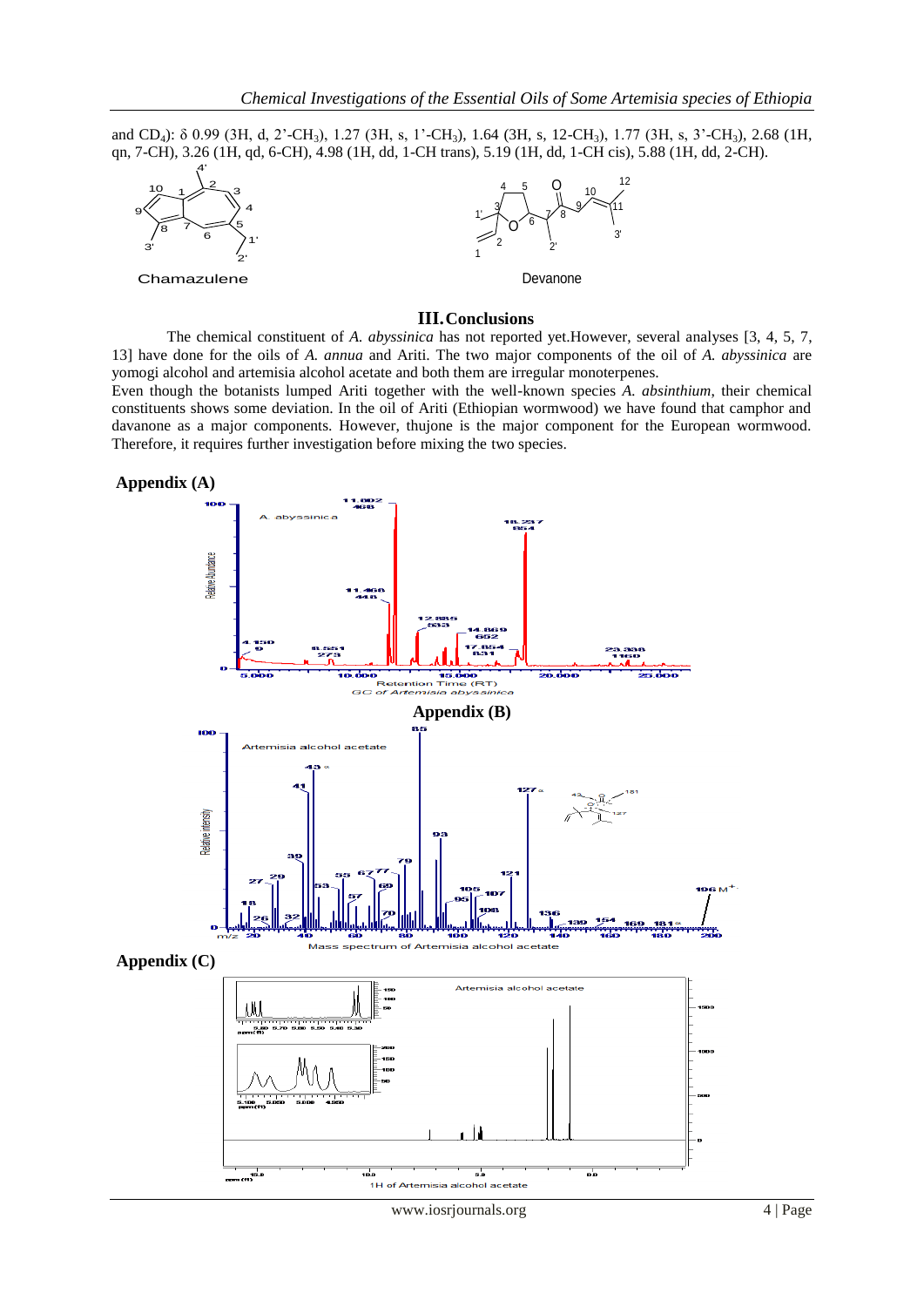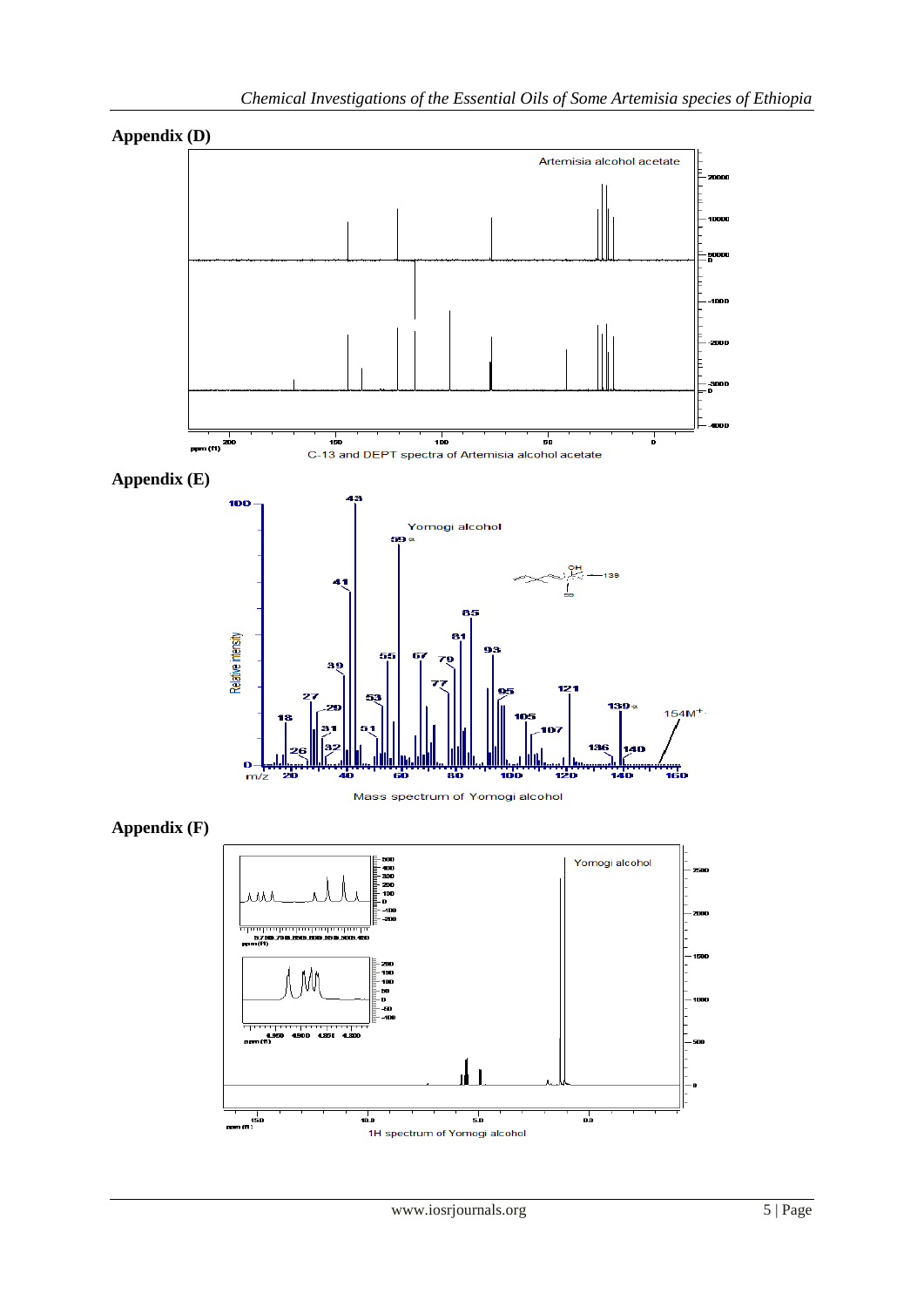